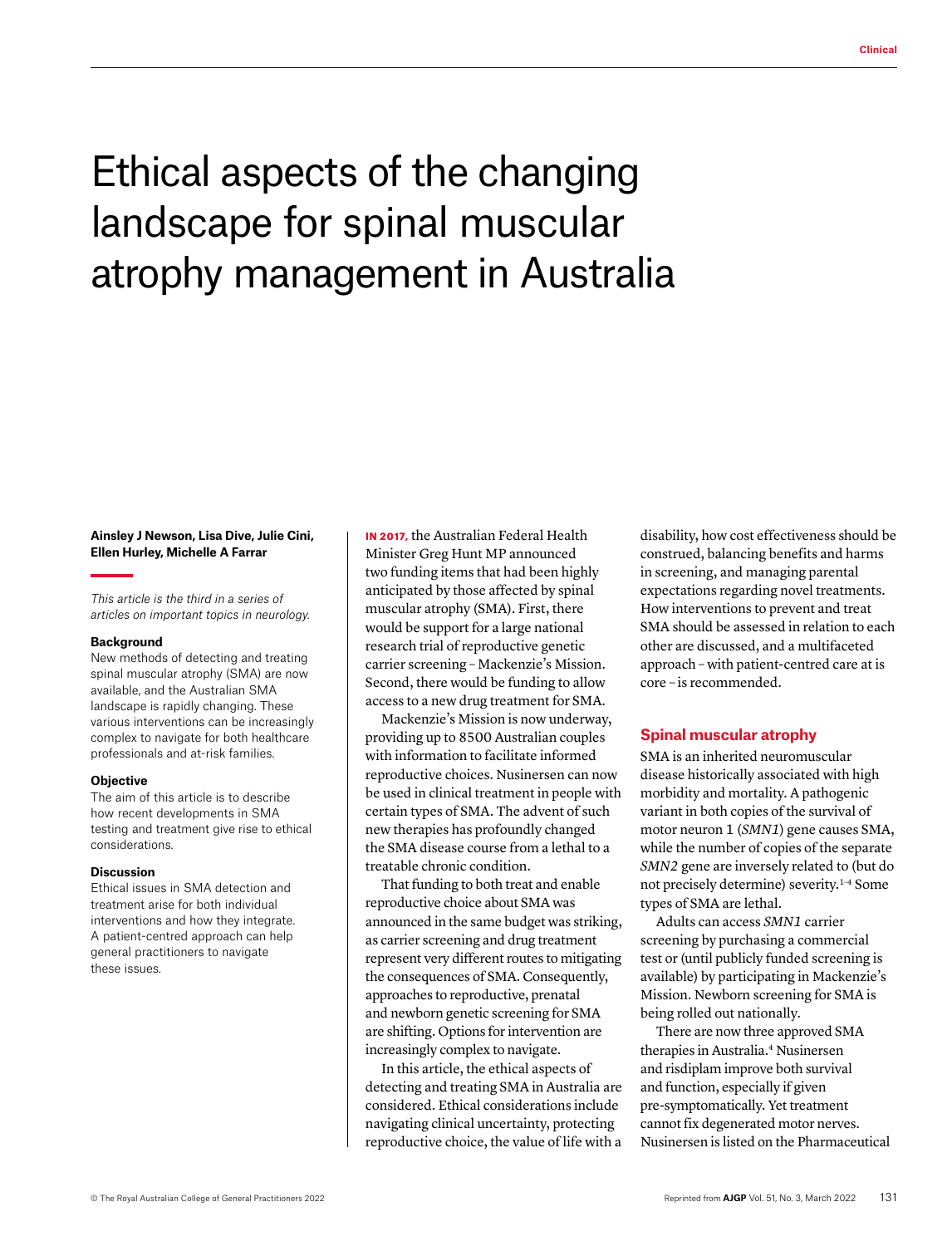Benefits Scheme (PBS), including for pre-symptomatic children with 1–2 copies of *SMN2*, costing \$110,000 per treatment[.5](https://www.zotero.org/google-docs/?f3eyXR) Three intrathecal treatments are required every year after an initial loading period. Risdiplam is a once daily orally administered small molecule capped at \$400,000 per year, with PBS reimbursement for children aged between two months and 18 years who developed symptoms before the age of three years.

Onasemnogene abeparvovec is a one-dose gene therapy that also has best results if administered pre-symptomatically. The Therapeutic Goods Association permits use in infants aged <9 months who carry 1–3 copies of *SMN2*. Overseas this treatment costs >\$2 million; it is currently being considered for PBS listing.6

General practitioners (GPs) may encounter a range of clinical scenarios raising ethical issues. Some examples are detailed in Boxes 1–3.

# **Preventing and treating SMA: Ethical considerations**

# **Reproductive genetic carrier screening and prenatal diagnosis**

Reproductive genetic carrier screening (RCS) provides couples with information about their chance of having a child affected by severe recessive or X-linked genetic conditions. It can be undertaken prior to, or in the early stages of, pregnancy. *SMN1* was one of three genes recommended for RCS funding by the Medicare Services Advisory Committee in 2020,7 although no funding has yet been announced. *SMN1* is currently being screened for in the Mackenzie's Mission project and appears on almost all commercial screening panels.

If a couple is found to have a high chance of having a child with SMA, they may access further interventions, if they choose. These include prenatal diagnosis (PND) to either prepare for, or avoid, the birth of a child with SMA, or preimplantation genetic testing (PGT) to select an embryo without two copies of the *SMN1* pathogenic variant.

RCS offers couples the opportunity to make reproductive decisions in

accordance with their values. It has broad (but not unconditional) support from families living with SMA, on the basis that it will both reduce suffering and raise awareness.8 It is also unarguably more cost effective to implement a universal offer of RCS than it would be to treat all cases of SMA after birth.<sup>9</sup>

However, RCS raises ethical issues.10 For SMA specifically, identifying carriers of a pathogenic variant in the *SMN1* gene does not, on its own, predict the severity of SMA that a child may develop. A further consideration is the wider debate on the place of disability and difference in

society.<sup>10</sup> It has been argued that prenatal screening is unjustly discriminatory, particularly when there is variable presentation.11 Reasons include an implicit purpose of eradicating disability and diminishing diversity, thereby devaluing people living with genetic conditions such as SMA. In addition, when RCS is widely available and publicly funded, it may (even inadvertently) promote assumptions that screening is the responsible thing to do.<sup>12</sup>

GPs should facilitate opportunities for their patients to consider these issues in the context of their reproductive choices. This includes referral to appropriate RCS

## **Box 1. Case study: Fatima and Aashif**

#### **Case**

Fatima and Aashif come to see you at your practice in the Australian Capital Territory. They have two children: Badi, aged three years, and Grace, aged four months. Grace has treated spinal muscular atrophy (SMA), which was detected via newborn screening. Grace has two copies of the survival of motor neuron 2 (*SMN2*) gene and was predicted to develop SMA type 1 without treatment. Consequently, she has received nusinersen since she was 28 days of age (and before symptom onset), with good outcomes so far. Fatima and Aashif have two concerns to discuss with you. First, they desire a third child and plan to start trying within the next 6–12 months. Both are opposed to termination of pregnancy but would consider prenatal testing in order to be prepared. Are they allowed to do this? What are the other options? Second, they are wondering about their older child, Badi. They are anxious to know whether he might be a carrier. Can they have him tested?

## **Response**

Fatima and Aashif can access prenatal diagnosis, even if they do not plan to terminate. This can help them with planning. However, as Badi is clinically unaffected, Fatima and Aashif would be counselled that testing would usually be offered to Badi when he can make this decision for himself.

# **Box 2. Case study: Martine**

#### **Case**

Martine books a long appointment. She arrives alone and brings a printout from a web page. Martine explains that she and her partner, Jeff, are planning a family and hope to become pregnant in the next six months. Martine read an article about carrier testing in a magazine and decided to get tested. She did an internet search and chose a company that tested for the most conditions at the lowest price. The carrier test was done via mail, using a provider based outside Australia. Martine had not realised until she chatted to a friend that some companies already offer this test in Australia, including some that offer pre- and post-test counselling. Martine is concerned that her test shows she carries a pathogenic variant in the survival of motor neuron 1 (*SMN1*) gene. She's not sure what this means, or what she can or should do next.

#### **Response**

Martine's situation illustrates the importance of ensuring that those accessing commercial carrier screening are doing so via appropriate providers. Several domestic testing companies provide reproductive genetic carrier screening with appropriate information and counselling. For conditions such as spinal muscular atrophy, it is vital that patients understand what their result means, how it is distinct from other tests such as those to detect chromosomal anomalies, and what options are available.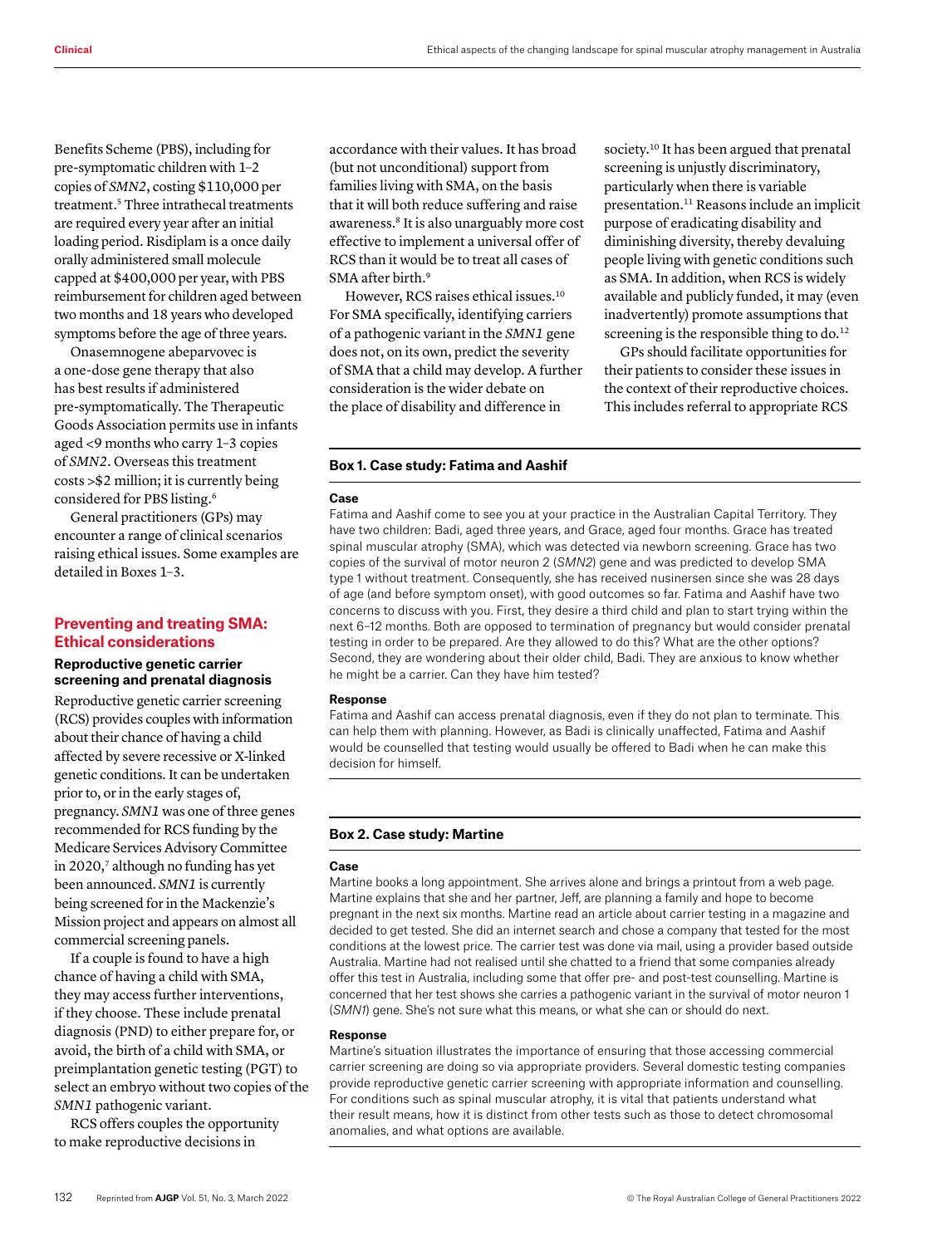#### **Box 3. Case study: Pablo**

#### **Case**

Pablo was born a week ago in a large metropolitan hospital in NSW. Newborn screening (NBS) detected pathogenic variants in each copy of the survival of motor neuron 1 (*SMN1*) gene. After follow-up and confirmatory testing, Pablo is found to have three copies of the *SMN2* gene, a genotype that has been detected in approximately 40% of babies who have mutations in each copy of *SMN1* via NBS in NSW and the ACT. This means that Pablo will almost certainly develop spinal muscular atrophy (SMA) type 2 or 3, but when and which type cannot be determined in advance. He is currently asymptomatic and so is not eligible to receive nusinersen with public funding. He may be able to obtain onasemnogene abeparvovec, but cost may be a barrier to access unless or until this treatment is listed on the Pharmaceutical Benefits Scheme (PBS). The choice at this time is to either watch and wait to then act quickly to commence nusinersen if symptoms develop, or to seek access to onasemnogene abeparvovec if funding can be identified. The risk with 'watch and wait' is that Pablo may have already had irreversible loss of motor function once clinical symptoms are evident. There is also a low chance that Pablo may be treated potentially unnecessarily with onasemnogene abeparvovec (if he is one of the rare number of children who have three copies of *SMN2* yet do not develop clinical disease). Pablo's parents are not sure what to do.

#### **Response**

While NBS has armed Pablo's family with the knowledge that he will almost certainly develop SMA at some point, currently there are barriers to accessing disease-modifying treatment. Pablo cannot access funded nusinersen until symptom onset. This 'watch and wait' approach may be stressful for his parents. He could also attempt to access onasemnogene abeparvovec, but this will require substantial funds. Such barriers to access are arguably an artefact of the rapid developments in SMA treatment and time lags associated with the complex Australian regulatory environment. The dilemma in this specific instance will hopefully be short lived, with onasemnogene abeparvovec progressing through assessment for PBS funding.

providers, such as those who offer the test together with counselling. Patients will need access to balanced information, including testimony regarding the lived experience of SMA and caring for those with this condition. This will help them to make decisions that are in line with their values. The Mackenzie's Mission project aims to investigate how RCS should be provided as a national program, including enabling equitable access.

## **Newborn screening**

Newborn screening (NBS) is a proven public health initiative with high public trust. Because many patients with SMA experience a delay in diagnosis, NBS offers an important opportunity for early and equitable case identification. Many countries globally are now screening newborns for SMA,<sup>13,14</sup> with NBS supported by the majority of SMA stakeholders.<sup>15-18</sup> It has multiple benefits: enabling affected children to access care as early as possible and removing the necessity for parents to notice symptoms

themselves. It also has negligible false positives and can inform parents' future reproductive planning.17,18

In Australia, SMA has recently been nationally recommended for NBS, based on evidence (including value for money) from a pilot SMA screening program in NSW and the ACT.17,19–21 As at January 2021, this pilot had detected 22 children from 252,081 babies screened.<sup>22</sup>

Nevertheless, NBS for SMA is not uncontroversial.3,13,17 If a person has more than three copy numbers of the *SMN2* gene, there will be uncertainty regarding severity of presentation. There may be some newborns who are given a diagnosis that may not present until adulthood, leading to dilemmas about how and when to intervene.<sup>17,23</sup> There may also be children identified via NBS for whom there is no funded treatment available. A defensible, transparent approach to determining 'screen positive' newborns will be required, such as treatment guidelines for infants who test positive. These concerns may be mitigated with

long-term follow-up and, if indicated, adjustment of screening policy.<sup>13</sup>

NBS can also generate questions about other family members. Cascade testing from probands is currently offered to those who can decide about such testing for themselves. For immature minor siblings showing no clinical signs of SMA, testing is generally deferred until they can exercise their own choice. A further issue is that older siblings may not be able to access the same treatment, as there are specific PBS restrictions for each therapy based on age and symptoms. This scenario will require careful pre-test counselling and neurological assessment in partnership with paediatric multidisciplinary neuromuscular clinics and families.

## **Therapeutic intervention**

While new therapies for SMA are extremely welcome, the rapid pace of their development is generating ethical complexity for health professionals and families. The long-term effects and outcomes of novel therapies for SMA remain uncertain.3,14,24–26 While they may prevent further decline, disease-modifying therapies are not a cure for SMA, and children who commence treatment after symptom onset might continue to live with impairment.[27](https://www.zotero.org/google-docs/?jYaUtH) It is important to manage parental optimism and hope, and ensure that benefits are not overestimated while possible harms are underplayed.<sup>26,27</sup>

Equity concerns over access to treatment include restrictions related to age, treatment location, copies of *SMN2* or disease progression. As noted, older siblings or adults in a family with a diagnosed newborn may not be able to access the same treatment. Families living rurally and remotely will incur travel costs and may experience interruptions to income in order to access clinical and procedural expertise. Presymptomatic children with ≥3 copies of *SMN2* cannot currently access reimbursed diseasemodifying therapies, and their families could struggle with the financial cost of accessing these, or with having to wait and undergo regular clinical observation to identify symptoms promptly.

Nusinersen and risdiplam are expensive drugs. Policy governing access to such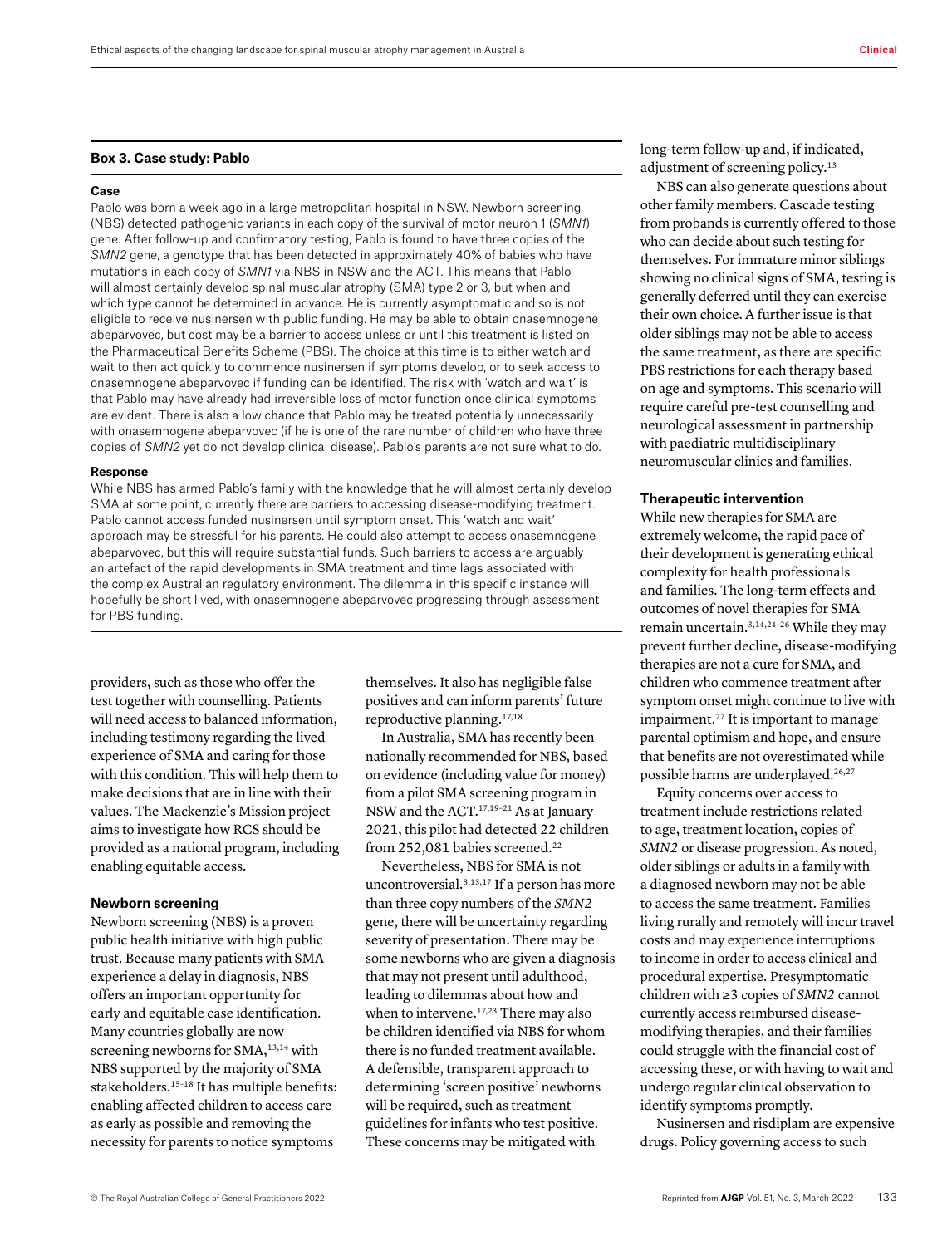medications must be transparent and address potential concerns such as value for money and fair pricing.[28,2](https://www.zotero.org/google-docs/?G2MLfe)9 As further longitudinal evidence about effectiveness emerges, criteria for treatment eligibility must be monitored, in collaboration with carers and SMA patients. A flexible, contextual approach is needed to balance the interests of all stakeholders.<sup>30</sup>

Onasemnogene abeparvovec is also costly, with public funding mechanisms actively being discussed. Families with affected children have previously sought treatment under a managed access program (allocated via a 'lottery' or purchased from Novartis). The latter has triggered crowdfunding: a practice that raises its own ethical issues, such as exacerbating inequality, the loss of privacy and directing resources away from those most likely to benefit.<sup>31</sup> However, the upfront cost of this drug should be considered in relation to the fact that a single administration can potentially generate a lifetime of benefits.32

As more treatments for SMA and other rare diseases are developed, situations may emerge in which the best available treatment is not the funded treatment. Families might also require support to interpret evidence or to mitigate feelings of responsibility regarding accessing (or not accessing) the 'right' treatment for their child. They may also need support when deciding whether to initiate treatment. Present success rates and treatment burdens mean decisions to decline treatment are understandable. However, as therapies improve, a decision to decline treatment may become more contentious. Clinicians and families will need to work together to carefully balance projected gains to quality and length of life against the burden and cost of treatment.13,21

# **(How) should SMA be prevented or treated?**

The close temporal development of primary and secondary interventions for SMA means ethical issues will also arise at their intersections. For example, what should a GP say to a couple who decline PND because SMA is 'treatable'? Should public funds be allocated to treating SMA when it is 'preventable'? Should NBS to detect SMA be funded once RCS is universally available?

These are complex questions, and fully addressing them is beyond the limits of this article. However, some overarching points can be made. First, it is important to consider the 'impairment experience' when making ethical assessments about SMA interventions. Interestingly, evidence suggests that those living with less severe forms of SMA are more likely to support RCS or NBS than those with more severe types.33 This may be because those with more severe types construe SMA as part of their inherent personal identity, whereas those with less severe types may have had a period of good health before symptom onset, and as such perceive SMA as something it is justifiable to avoid.<sup>[34](https://www.zotero.org/google-docs/?A7WTXj)</sup> Relatedly, people with no lived experience of SMA are likely to hold a more negative perception of this condition.13,35 Severity is also a complex concept. One practical way to engage with such experiences is to ensure those with a high chance of having a child with SMA are referred to support groups such as SMA Australia. This will help ensure that notions of severity are informed by both patient and clinical insights.<sup>34</sup>

Second, these contemporaneous developments mean that intervening in this condition is necessarily multifaceted. Rather than deciding that primary (RCS, PND) or secondary (NBS, treatment) interventions for SMA should be preferred, they should be seen as complementary. That is, healthcare for SMA is strengthened when all these interventions are available. GPs can engage their patients in discussion about the interventions that are relevant for them, supporting them to make decisions that reflect their considered values on aspects such as termination of pregnancy and raising a child who might have a disability.

Third, allocating funds in healthcare systems is complex. Allocating less funding to treating SMA will not necessarily mean more beds in intensive care units, for example. The varied interventions for SMA should not be prioritised against each other. RCS and PND are important interventions and can reduce family suffering. However,

opting to have them should be a genuine choice for couples (based on factors such as respect for reproductive autonomy as well as considerations of equity and solidarity<sup>36</sup>), not one influenced by money to be saved in the healthcare system through not treating a child with SMA.

# **Conclusion**

The current treatment landscape for SMA is rapidly changing, with new options for early testing and intervention that can dramatically change the disease outcome. These are summarised in this article, together with their associated ethical issues.

Patients will need support to sift through these options and issues. To work effectively with patients pre- and post-testing, general practices should ensure they have resources to access relevant information regarding the various screening and treatment options in SMA. Care should be supported by referral or consultation with expert specialists in 'grey' or difficult cases.

Patient-centred care that responds to each family's preferences and their specific context is crucial. The challenge of predicting the severity of SMA adds to this complexity, and there will not be one clear pathway to suit all patients. If patients understand their options, they can be supported to find the optimum approach to reflect their values and unique situation.

# **Key points**

- **•** SMA is a devastating inherited neurodegenerative condition. A gene test is available and can be used in preconception and prenatal testing, newborn screening and to inform clinical diagnosis.
- **•** Detection and treatment of SMA is rapidly changing, with multiple interventions arising contemporaneously.
- **•** Ethical issues in SMA detection and treatment include predicting severity, access to treatments and testing other family members.
- **•** Ethical issues also arise as a result of the confluence of methods for detection and treatment.